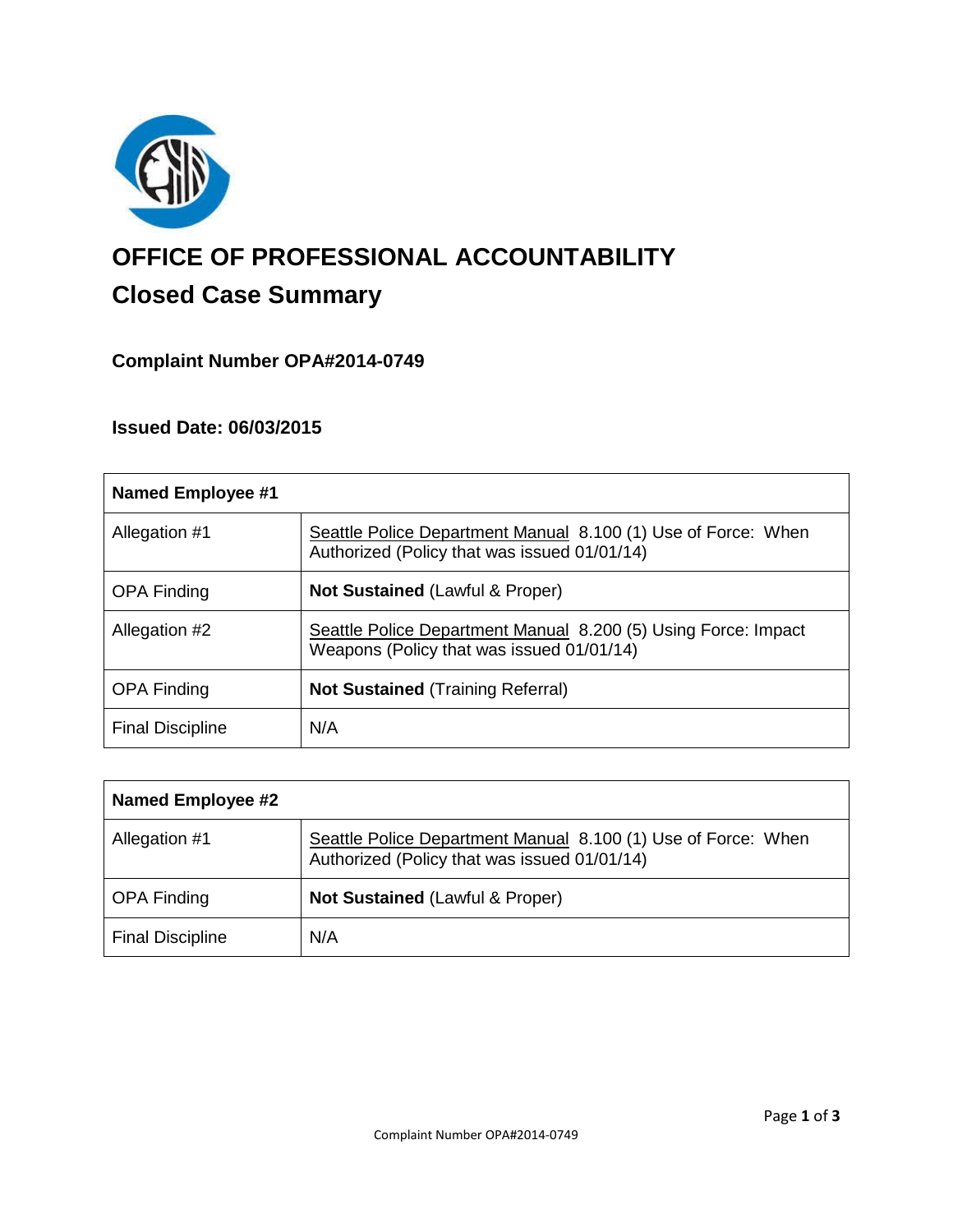#### **INCIDENT SYNOPSIS**

The named employees responded to a "help" call from the Seattle Fire Department (SFD). SFD has requested assistance because a subject being treated by medics had committed a felony assault on SFD personnel. Upon arrival the named employees evaluated the situation and decided to arrest the subject. It took them several attempts to get the subject under control in order to put handcuffs on him. The extraordinary resistance offered by the subject was due to the fact that he had been under the influence of drugs and contributed to his inability to feel the effects of the strikes, and his apparent irrational behavior.

### **COMPLAINT**

The complainant, a supervisor within the Department, alleged the named employees possibly used excessive force in making the arrest of the subject.

#### **INVESTIGATION**

The OPA investigation included the following actions:

- 1. Review of the complaint email
- 2. Review of In-Car Video
- 3. Search for and review of all relevant records and other evidence
- 4. Interviews of SPD employees

#### **ANALYSIS AND CONCLUSION**

The evidence showed that the case investigation was thorough and complete, reviewed appropriately through multiple levels of review, including the SPD Force Review Board. The actions of the named employees did not constitute misconduct.

#### **FINDINGS**

#### **Named Employee #1**

Allegation #1

The evidence showed that the named employee used force within policy due to circumstances presented by this incident. Therefore a finding of **Not Sustained** (Lawful & Proper) was issued for *Use of Force: When Authorized*.